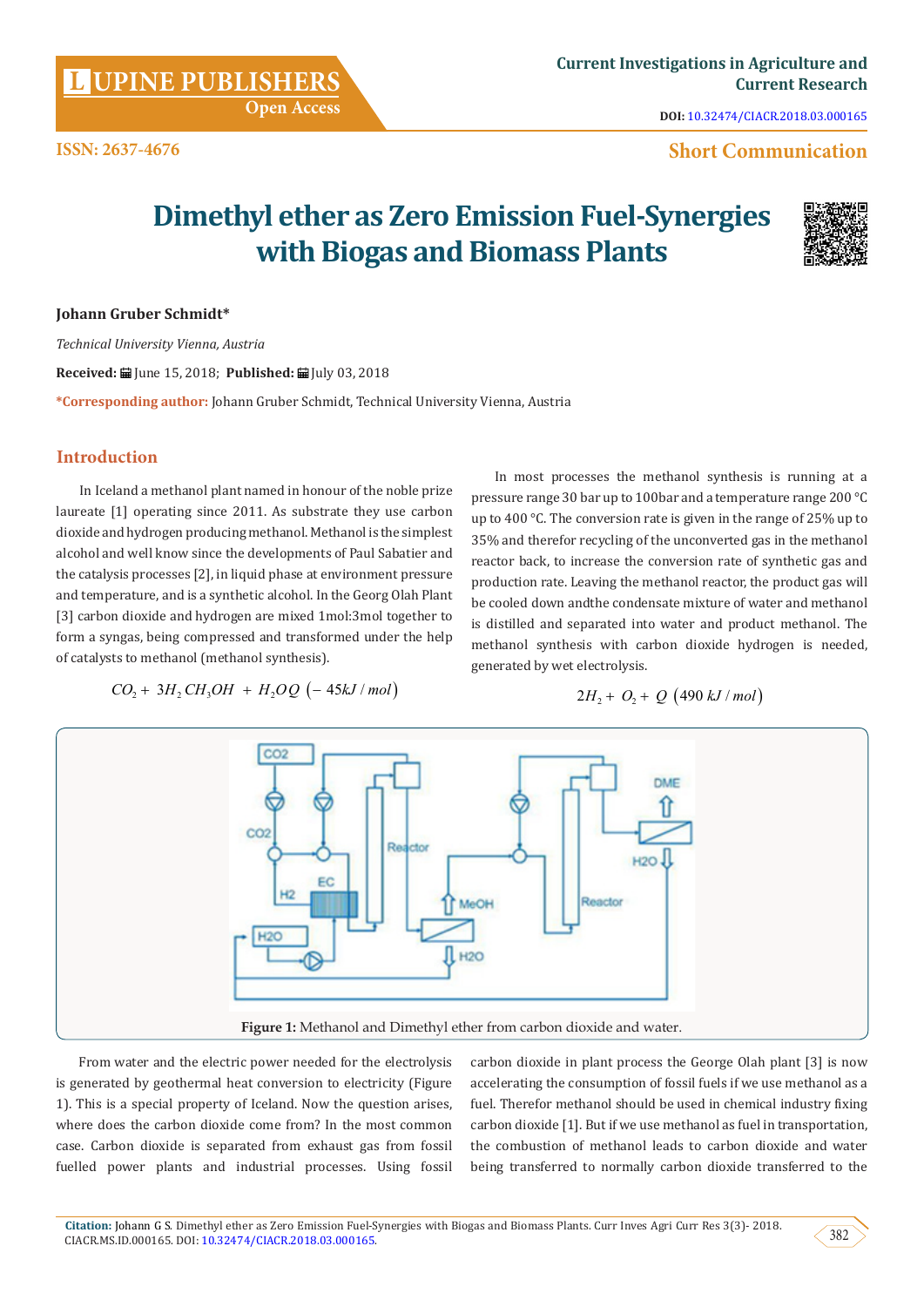environment is a dilution of carbon dioxide in the air. We watch that methanol burned in a classical Otto motor cycle additional produces compared to fossil diesel fuel in a diesel engine higher pollution, dust, soot and a higher amount of carbon dioxide in the exhaust gas. Therefor methanol is converted to dimethyl ether by extraction of water under acid conditions [4,5].

 Dimethyl ether is often mentioned as the ideal Diesel fuel [8], tested over long years from VOLVO [6] and by MACK TRUCK [7] in heavy trucks on the road. Dimethyl ether is the simplest ether a synthetic fuel, certificated by the ISO 16 681:2013 by the IDA, produced from methanol or by direct synthesis (Figure 2).

 $2CH_3OHCH_3OCH_3 + H_2O + Q$  (-18kJ / mol)





In most cases there is no application of methanol in transport, civil, agriculture and forestry, because they are running on fossil diesel. Heavy strong robust power machines are needed and the diesel engine is the ideal power machine. Methanol cannot substitute fossil diesel directly. But dimethyl ether has this needed property. As shown from MACK TRUCK (New York) [7] testing

Dimethyl ether in heavy trucks [7]. Since VOLVO (Sweden) [6] started in using Dimethyl ether in heavy trucks in 2008, running over five years the trucks on the road (Figure 3), and moved then to the USA at MACK TRUCK [7], it is well known that dimethyl ether is a story of success and dimethyl ether is the ideal Diesel fuel [6,7].



#### **Ethanol, Biodiesel**

Using corn from agriculture bioethanol is produced with fermentation. Corn is a food product not agricultural waste. Bioethanol has the same combustion and emission problem as methanol: it can only be used in a gasoline engine and leads to higher pollution, lower efficiency, soot dust, and high carbon dioxide than dimethyl ether. In Europe biodiesel is mixed with fossil diesel. Biodiesel is produced from oil and fatties over catalytic esterification, but again biodiesel has the same combustion problem as methanol: although biodiesel can be used in diesel engines, biodiesel leads to higher pollution, lower efficiency, soot dust, and high carbon dioxide than dimethyl ether [6].

#### **Biogas**

The anaerobic fermentation process enables to produce biogas, consisting of methane and carbon dioxide  $(\text{CH}_{4}, \text{CO}_{2})$ . Biogas can be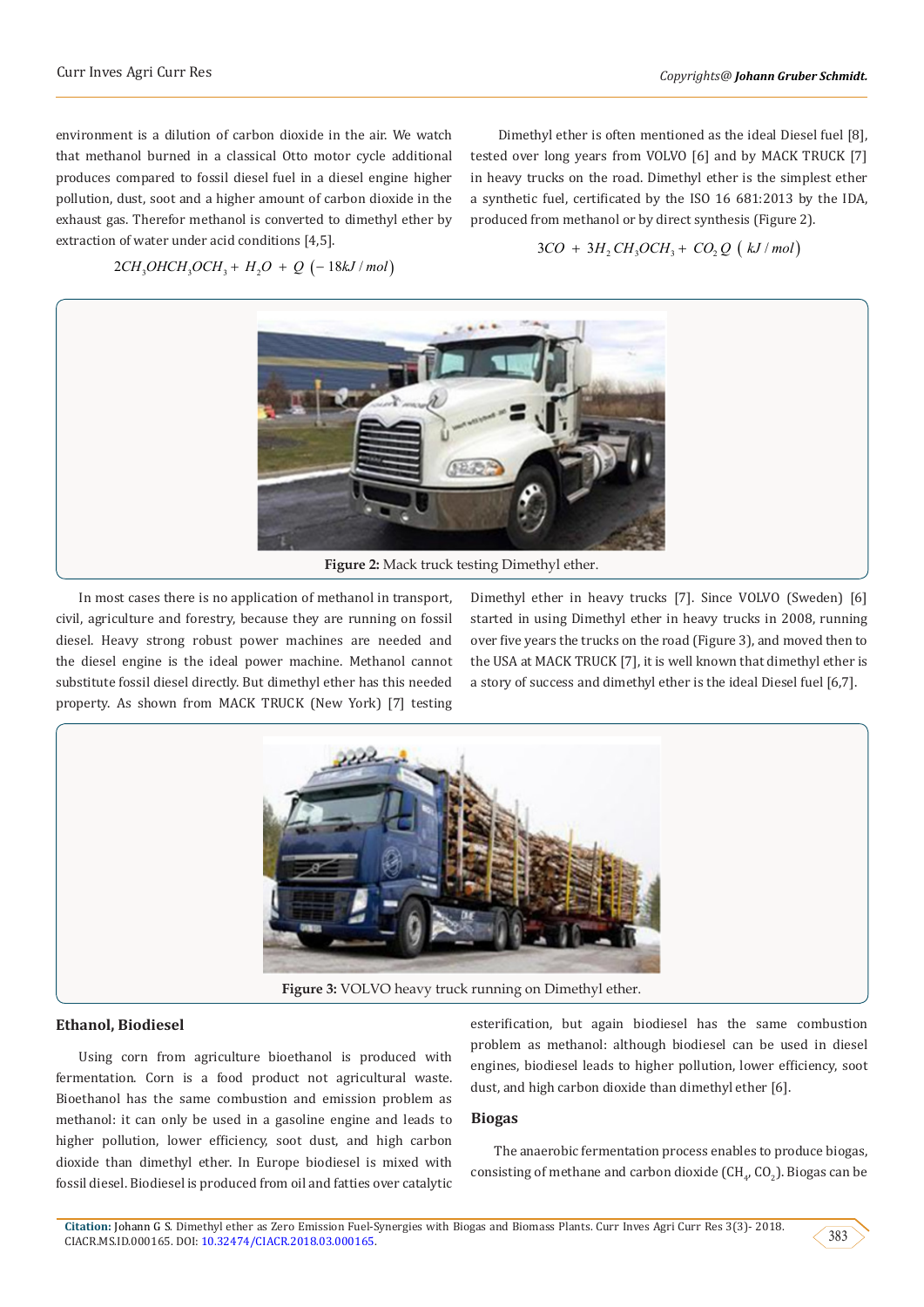produced from wet biogenic waste. The anaerobic process can be realized in wet phases or in dry phases but always lead to biogas and digestate, which can be recycled again. In most application biogas is used to generate electricity and heat. The electric efficiency of biogas engines is 30% up to 36%, and we have an exhaust gas, therefore no zero emission.

## **Forestry biomass**

In Forestry wood is used for pulp and paper and for wood in civil and industry. Generating heat from wood chips with a warm water boiler is well known. In the most application biomass is used to generate heat. The thermal efficiency is low 75% up to 85%, and we have an exhaust gas and again no zero emission.

## **Reforming and gasification for dimethyl ether**

Dimethyl ether can be produced from biogas and biomass.

#### **Hydrogen**



Cheap hydrogen is the basic requirement for the production of cheap and competitive dimethyl ether from methanol (Figure 4). Hydrogen from electrolysis costs electric power  $\sim$ 5.0 kWh/m $^{\circ}$  H<sub>2</sub>. Hydrogen generated from waste heat, enables to split water into hydrogen and oxygen with metals at temperatures from 400 °C up to 800 °C:

$$
Me + \frac{1}{2}O2MeO + Q(kJ/mol); MeOMe + \frac{1}{2}O2 - Q(kJ/mol)
$$

 SOFC or thermionic and magneto hydrodynamic Generator Using dimethyl ether in a SOFC (solid oxide fuel cell) cell dimethyl ether has to be converted to syngas by steam reforming

*CH OCH H O CO H Q kJ mol* 3 3 2 2 4 2 219 / + ++ ( )

 The exhaust gas from the SOFC cell consists of carbon dioxide and steam.

$$
CO + \frac{1}{2}O_2CO_2 + Q \left(-280 \, kJ \, / \, mol\right)
$$
\n
$$
H_2 + \frac{1}{2}O_2H_2O + Q\left(-245 \, kJ \, / \, mol\right)
$$

 SOFC cells operate in a temperature range 800 °C up to 1000 °C, at nearly environment pressure and have an electric efficiency of 50% up to 60%. Another possibility is to generate heat with combustion of dimethyl ether in a metal oxide reactor.

$$
CH_3OCH_3 + 3O_2 2CO_2 + 3H_2O + Q (-1310 kJ/mol)
$$

 The generated heat can be direct converted to electric energy with a thermionic generator. Thermionic generators have an electric efficiency from 25% up to 35%, combined with magneto hydrodynamic generators having an electric efficiency from 30% up to 40%, we gain in sum from 55% up to 75% for the direct conversion of heat to electric energy (Figure 5). In both applications we oxidize dimethyl ether to carbon dioxide and water under pressure up to 50 bars.

$$
CH_3OCH_3 + 3O_2 2CO_2 + 3H_2O + Q (-1310 kJ/mol)
$$

 Do that the exhaust gas consisting of carbon dioxide and steam can be collected as condensate in different tanks. This enables carbon dioxide and water to be reused in such plants like



Biomass as waste biogenic mass can be used for gasification to generate synthetic gas and char coal. The char coal is carbon, the synthetic gas consists of CO:23%, H<sub>2</sub>:20%, CH:1%, O2<0.1%, CxHy: 3%, Rest CO<sub>2</sub>. The heat caloric value is about  $1.5{\rm kW}$ h/m $^3$ . Charcoal can be reused again and converted to syngas over the known water gas reaction

$$
C + H_2O\ CO + H_2 + Q\ (135\ kJ/mol)
$$

 Biogas can be used to generate synthetic gas with dry reforming:  $CH_4 + CO_2$  2CO + 2H<sub>2</sub> + Q (251kJ / mol)

The synthetic gas consists of CO:40%,  $H_2$ :40%, CH:3%, O<sub>2</sub><  $0.1\%$ , CxHy:  $1\%$ , Rest CO<sub>2</sub>. The heat caloric value is about 2.5kWh/  $m<sup>3</sup>$ . In both cases syngas can be transformed to dimethyl ether over direct synthesis:  $3CO + 3H_2CH_3OCH_3 + CO_2 + Q$  (- 254kJ/mol).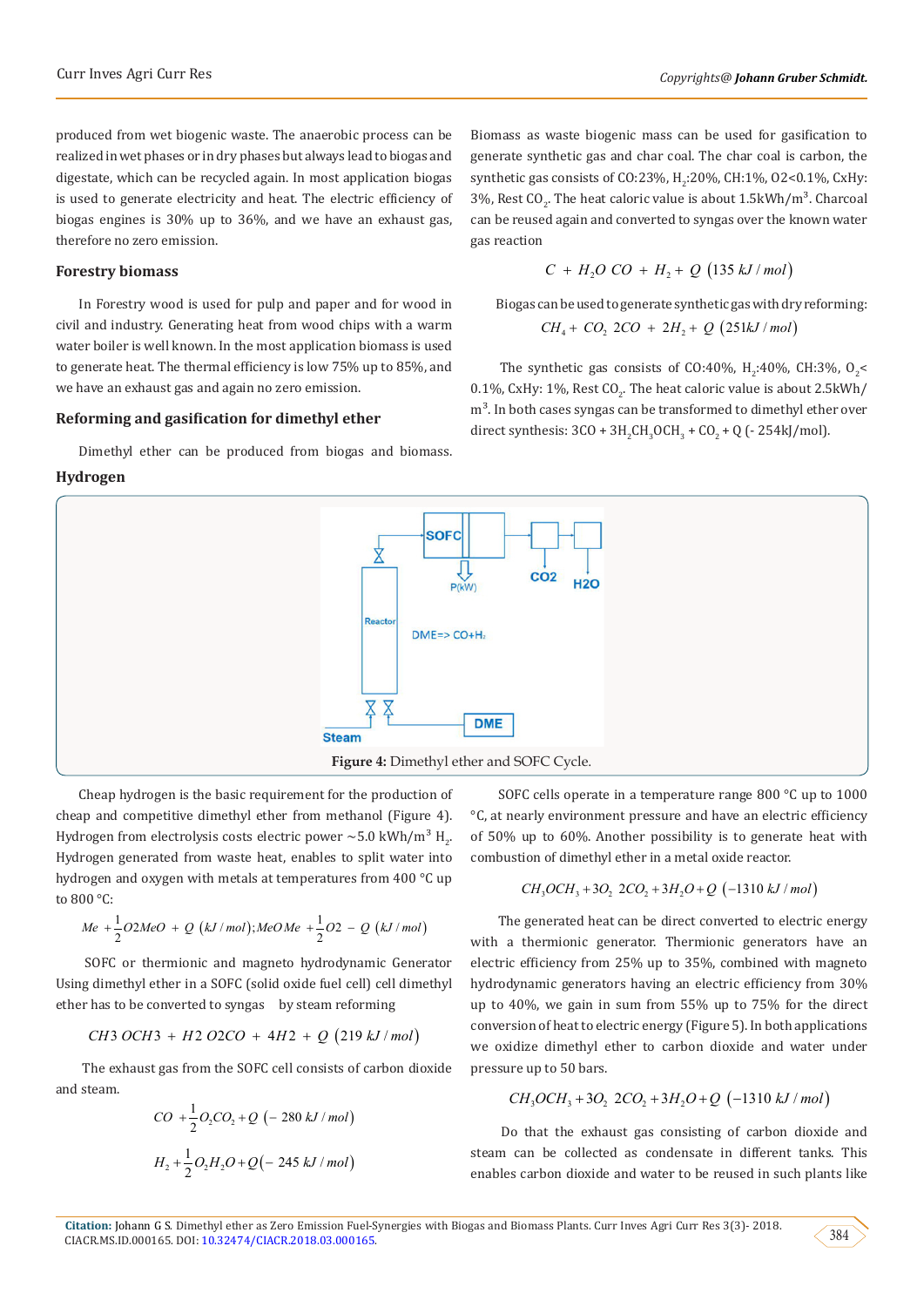the George Olah Plant [3] and Oberon plant [4] again. The step of collecting carbon dioxide and water is the closure of the methanol over the dimethyl ether processes. It is now a closed cycle collecting carbon dioxide in a tank wo be recycled to methanol and dimethyl ether process again. This closed cycle now reduces the emission of greenhouse gas like carbon dioxide and can be seen as a sustainable

property of the carbon dioxide recycling. Carbon dioxide now is a substrate and a basic part in the fuel production and not a pollution in the exhaust gas anymore. Under this conditions carbon dioxide and the emission certificates connected to carbon dioxide can be used in a global trade [8].



## **Closing the cycle**

To reach zero emission we must convert Dimethyl ether into carbon dioxide and water. Carbon dioxide and water can be converted back (recycled) to dimethyl ether with electric energy and heat. Under this cycle we generate only this amount of carbon dioxide, connected with dimethyl ether. Using more dimethyl ether enables to reuse more carbon dioxide and the process is acting like a carbon dioxide sink. Focusing on this property of zero emission

enables to save energy and substrate in agriculture and forestry, in civil and transportation (Figure 6). Using waste from agriculture and forestry, using biogenic waste from hotels, food industry and biogenic waste from municipal and civil waste, reduces the pressure on new and fresh biomass, reduces the pressure on fossil substrates. Under the property of zero emission the methanol cycle of the George Olah plant [3] will be renewable and also the dimethyl ether plants of Oberon [4,9].



#### **References**

- 1. G Olah (2006) Beyond oil and gas: the methanol economy, Wiley Publ.
- 2. [P Sabatier \(1914\) Heterogenous catalysis, Salzwasser Publ.](https://en.wikipedia.org/wiki/Heterogeneous_catalysis)
- 3. (2012) Carbon Recycling International, the George Olah Plant.
- 4. (2017) Oberon Inc, The Alternative Fuel Dimethyl ether.
- 5. Halder Topsoe (2012) Dimethyl ether.
- 6. (2013) Volvo, Bio DME.
- 7. (2017) Mack Truck tests alternative fuel DME.
- 8. (2002) ETS Certificates, EU.
- 9. (1999) AVL List, Study of modification of diesel engines for dimethyl ether, Graz, Austria.